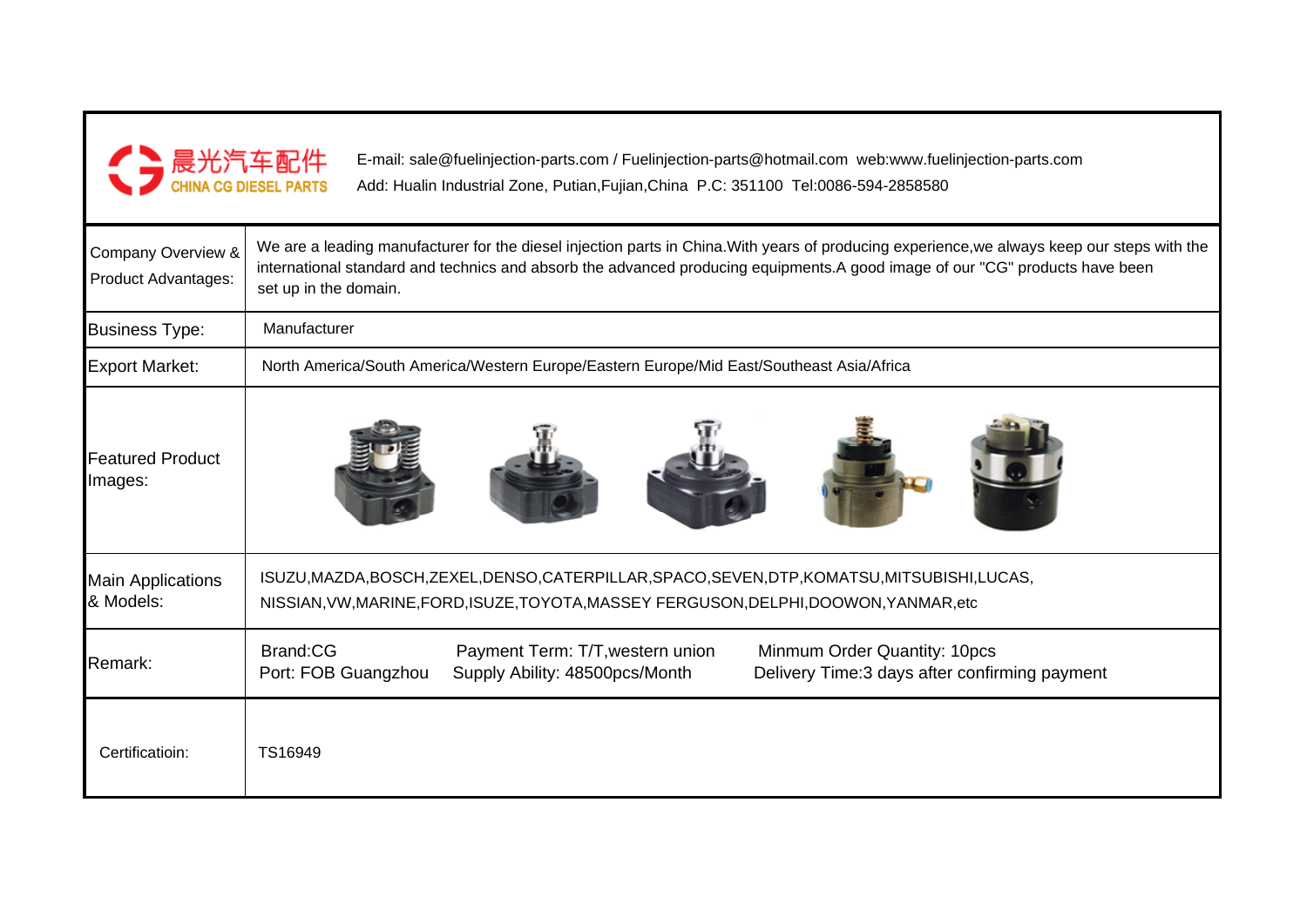|                    |                  | <b>DENSO Head Rotor Catalogue</b> |                   |                    |                      |               |
|--------------------|------------------|-----------------------------------|-------------------|--------------------|----------------------|---------------|
| <b>Item</b>        | <b>DENSO NO.</b> | <b>PUMP NO.</b>                   | <b>MFR Name</b>   | <b>Engine Type</b> | <b>Specification</b> | <b>Remark</b> |
| <b>Head Rotors</b> | 096400-0062      | 096000-3850                       | <b>TOYOTA</b>     | $1N-T$             | 4/9R                 | Cabezote      |
| <b>Head Rotors</b> | 096400-0130      | 096000-0651                       | <b>TOYOTA</b>     | L                  | 4/9R                 | Cabezote      |
| <b>Head Rotors</b> | 096400-0141      | 096000-3060                       | <b>TOYOTA</b>     | $2L-T$             | 4/9R                 | Cabezote      |
| <b>Head Rotors</b> | 096400-0142      | 096000-1920                       | <b>TOYOTA</b>     | 2L                 | 4/9R                 | Cabezote      |
| <b>Head Rotors</b> | 096400-0143      | 096000-3190                       | <b>TOYOTA</b>     | $2L-T$             | 4/9R                 | Cabezote      |
| <b>Head Rotors</b> | 096400-0173      | 096000-1161                       | <b>DAHIATSU</b>   | <b>CL10</b>        | 4/9L                 | Cabezote      |
| <b>Head Rotors</b> | 096400-0210      | 096000-1020                       | <b>TOYOTA</b>     | $1C-L$             | 4/9R                 | Cabezote      |
| <b>Head Rotors</b> | 096400-0232      | 096000-2250                       | <b>MITSUBISHI</b> | 4D <sub>5</sub> T  | 4/10R                | Cabezote      |
| <b>Head Rotors</b> | 096400-0240      | 096400-1020                       | <b>TOYOTA</b>     | $1C-L$             | 4/9R                 | Cabezote      |
| <b>Head Rotors</b> | 096400-0241      | 096000-2460                       | <b>TOYOTA</b>     | 1 <sup>C</sup>     | 4/9R                 | Cabezote      |
| <b>Head Rotors</b> | 096400-0242      | 096000-2300                       | <b>TOYOTA</b>     | $1C-L$             | 4/9R                 | Cabezote      |
| <b>Head Rotors</b> | 096400-0261      | 096000-1840                       | <b>KOMATSU</b>    | 4D95L              | 4/12R                | Cabezote      |
| <b>Head Rotors</b> | 096400-0262      | 096000-6630                       | <b>KOMATSU</b>    | 4D95S              | 4/12R                | Cabezote      |
| <b>Head Rotors</b> | 096400-0280      | 096000-2071                       | <b>DAIHTSU</b>    | CL-T               | 4/9R                 | Cabezote      |
| <b>Head Rotors</b> | 096400-0301      | 096000-2930                       | <b>MITSUBISHI</b> | 4D65T              | 4/9R                 | Cabezote      |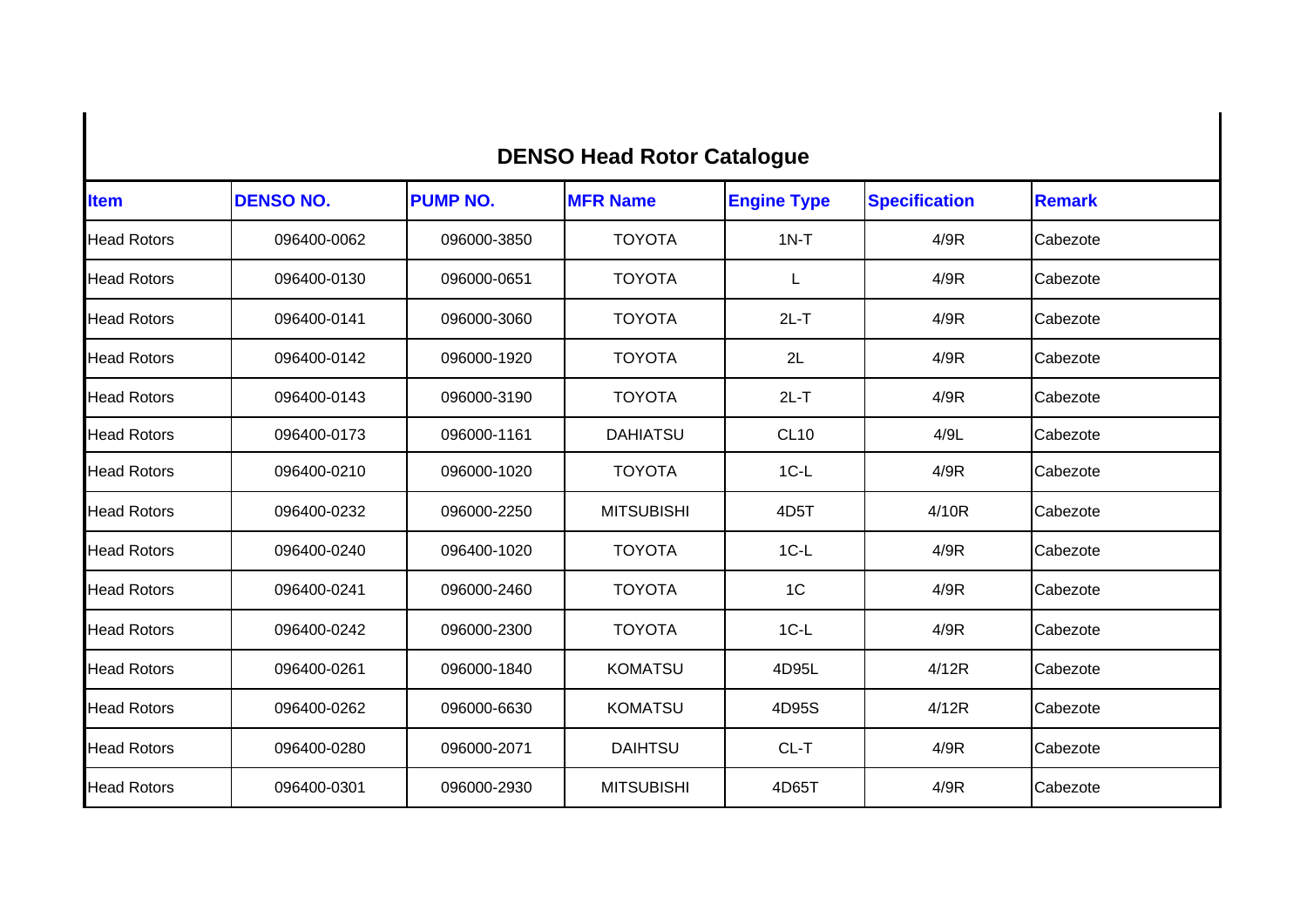| <b>Head Rotors</b> | 096400-0302 | 096000-4460 | <b>MITSUBISHI</b> | 4D65T           | 4/9R  | Cabezote |
|--------------------|-------------|-------------|-------------------|-----------------|-------|----------|
| <b>Head Rotors</b> | 096400-0400 | 096000-4420 | <b>MITSUBISHI</b> | 4D65            | 4/9R  | Cabezote |
| <b>Head Rotors</b> | 096400-0431 | 096000-3501 | <b>TICO</b>       | 1Z              | 4/12R | Cabezote |
| <b>Head Rotors</b> | 096400-0432 | 096000-3830 | <b>TOYOTA</b>     | 1Z              | 4/12R | Cabezote |
| <b>Head Rotors</b> | 096400-0510 | 096000-0512 | <b>MAZDA</b>      | XA              | 4/9R  | Cabezote |
| <b>Head Rotors</b> | 096400-1000 | 096000-4320 | <b>TOYOTA</b>     | $2C-L$          | 4/10R | Cabezote |
| <b>Head Rotors</b> | 096400-1010 | 096000-3850 | <b>TOYOTA</b>     | $1N-T$          | 4/9R  | Cabezote |
| <b>Head Rotors</b> | 096400-1020 | 096000-3510 | <b>TOYOTA</b>     | 1 <sub>N</sub>  | 4/9R  | Cabezote |
| <b>Head Rotors</b> | 096400-1030 | 096000-1601 | <b>MITSUBISHI</b> | 4D <sub>6</sub> | 4/9R  | Cabezote |
| <b>Head Rotors</b> | 096400-1050 | 096000-1161 | <b>DAIHTSU</b>    | <b>CL10</b>     | 4/9L  | Cabezote |
| <b>Head Rotors</b> | 096400-1060 | 096000-3810 | <b>TOYOTA</b>     | 3B              | 4/9R  | Cabezote |
| <b>Head Rotors</b> | 096400-1080 | 096000-2160 | <b>MITSUBISHI</b> | 4D5-SL          | 4/10R | Cabezote |
| <b>Head Rotors</b> | 096400-1090 | 096000-2990 | <b>TICO</b>       | 2J              | 4/9R  | Cabezote |
| <b>Head Rotors</b> | 096400-1110 | 096000-2071 | <b>DAIHTSU</b>    | CL-T            | 4/9R  | Cabezote |
| <b>Head Rotors</b> | 096400-1130 | 096000-4460 | <b>MITSUBISHI</b> | 4D65T           | 4/9R  | Cabezote |
| <b>Head Rotors</b> | 096400-1140 | 096000-7120 | <b>MITSUBISHI</b> | 4D65            | 4/9R  | Cabezote |
| <b>Head Rotors</b> | 096400-1160 | 096000-7090 | <b>TOYOTA</b>     | $1N-T$          | 4/10R | Cabezote |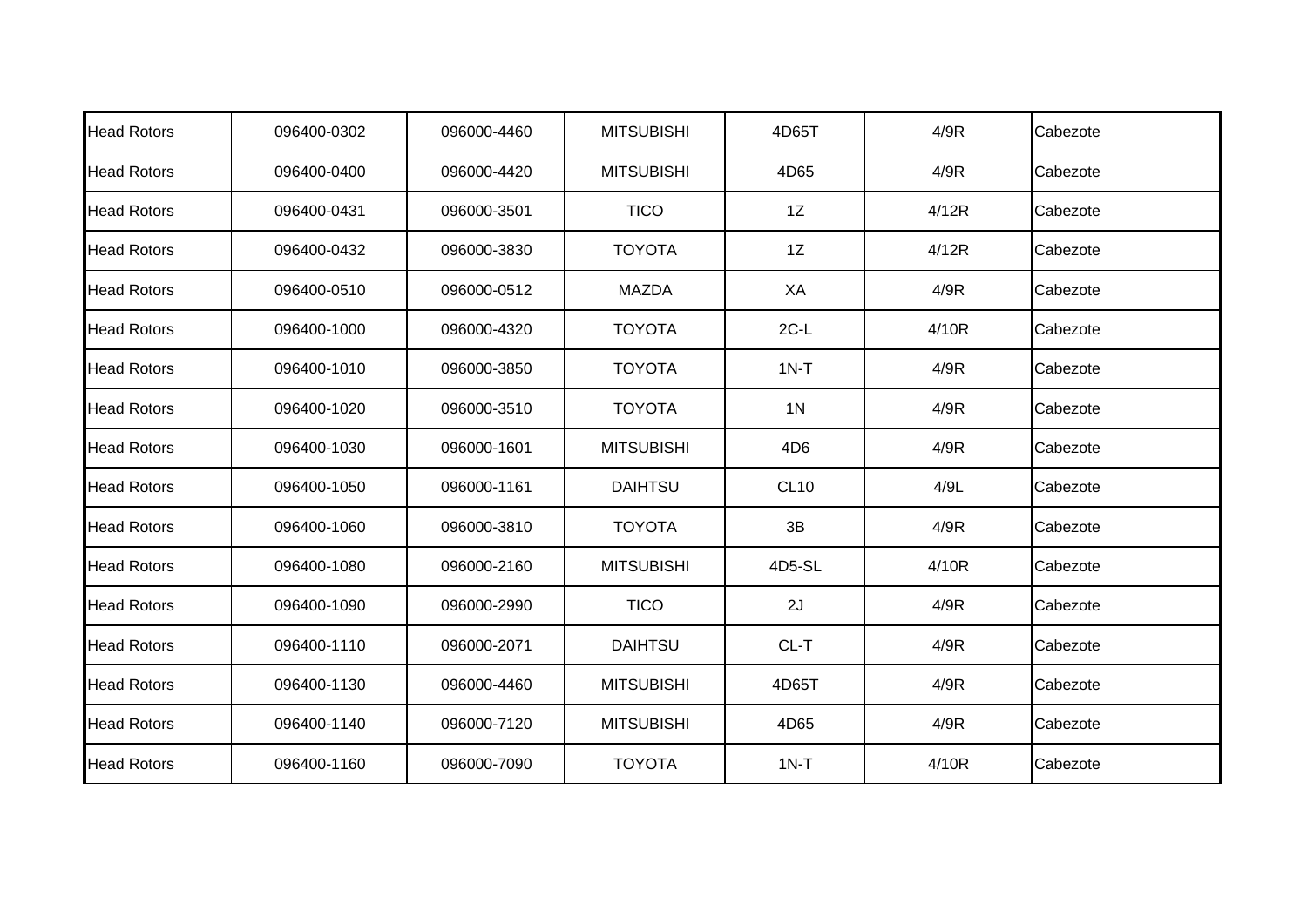| <b>Head Rotors</b> | 096400-1180 | 096000-0510 | <b>MAZDA</b>      | XA             | 4/9R  | Cabezote |
|--------------------|-------------|-------------|-------------------|----------------|-------|----------|
| <b>Head Rotors</b> | 096400-1190 | 096000-3600 | <b>DAIHTSU</b>    | CL-T           | 3/9L  | Cabezote |
| <b>Head Rotors</b> | 096400-1210 | 096000-7300 | <b>TICO</b>       | 12Z            | 6/12R | Cabezote |
| <b>Head Rotors</b> | 096400-1220 | 096000-1840 | <b>KOMATSU</b>    | 4D95L          | 4/12R | Cabezote |
| <b>Head Rotors</b> | 096400-1230 | 096000-2831 | <b>ISUZU</b>      | 4JG2           | 4/12R | Cabezote |
| <b>Head Rotors</b> | 096400-1240 | 096000-4640 | <b>TOYOTA</b>     | 14B            | 4/12R | Cabezote |
| <b>Rotor Head</b>  | 096400-1250 | 096000-4910 | <b>TOYOTA</b>     | 3L             | 4/10R | Cabezote |
| <b>Rotor Head</b>  | 096400-1260 | 096000-4530 | <b>TOYOTA</b>     | B              | 4/9R  | Cabezote |
| <b>Rotor Head</b>  | 096400-1270 | 096000-5170 | <b>TOYOTA</b>     | $2C-T$         | 4/10R | Cabezote |
| <b>Rotor Head</b>  | 096400-1300 | 096000-3620 | <b>TICO</b>       | 1DZ            | 4/10R | Cabezote |
| <b>Rotor Head</b>  | 096400-1320 | 096000-6400 | <b>TOYOTA</b>     | 1HD-T          | 6/12R | Cabezote |
| <b>Rotor Head</b>  | 096400-1330 | 096000-6261 | <b>TOYOTA</b>     | 1HZ            | 6/10R | Cabezote |
| Rotor Head         | 096400-1360 | 096000-6940 | <b>TOYOTA</b>     | 2C-TL          | 4/10R | Cabezote |
| <b>Rotor Head</b>  | 096400-1400 | 096000-7850 | <b>TOYOTA</b>     | 1 <sub>N</sub> | 4/10R | Cabezote |
| <b>Rotor Head</b>  | 096400-1430 | 096000-8104 | <b>MITSUBISHI</b> | 4S68T          | 4/10R | Cabezote |
| <b>Rotor Head</b>  | 096400-1490 | 096000-9330 | <b>TOYOTA</b>     | $2C-L$         | 4/10R | Cabezote |
| <b>Rotor Head</b>  | 096400-1500 | 196000-2300 | <b>TOYOTA</b>     | 1HZ            | 6/10R | Cabezote |